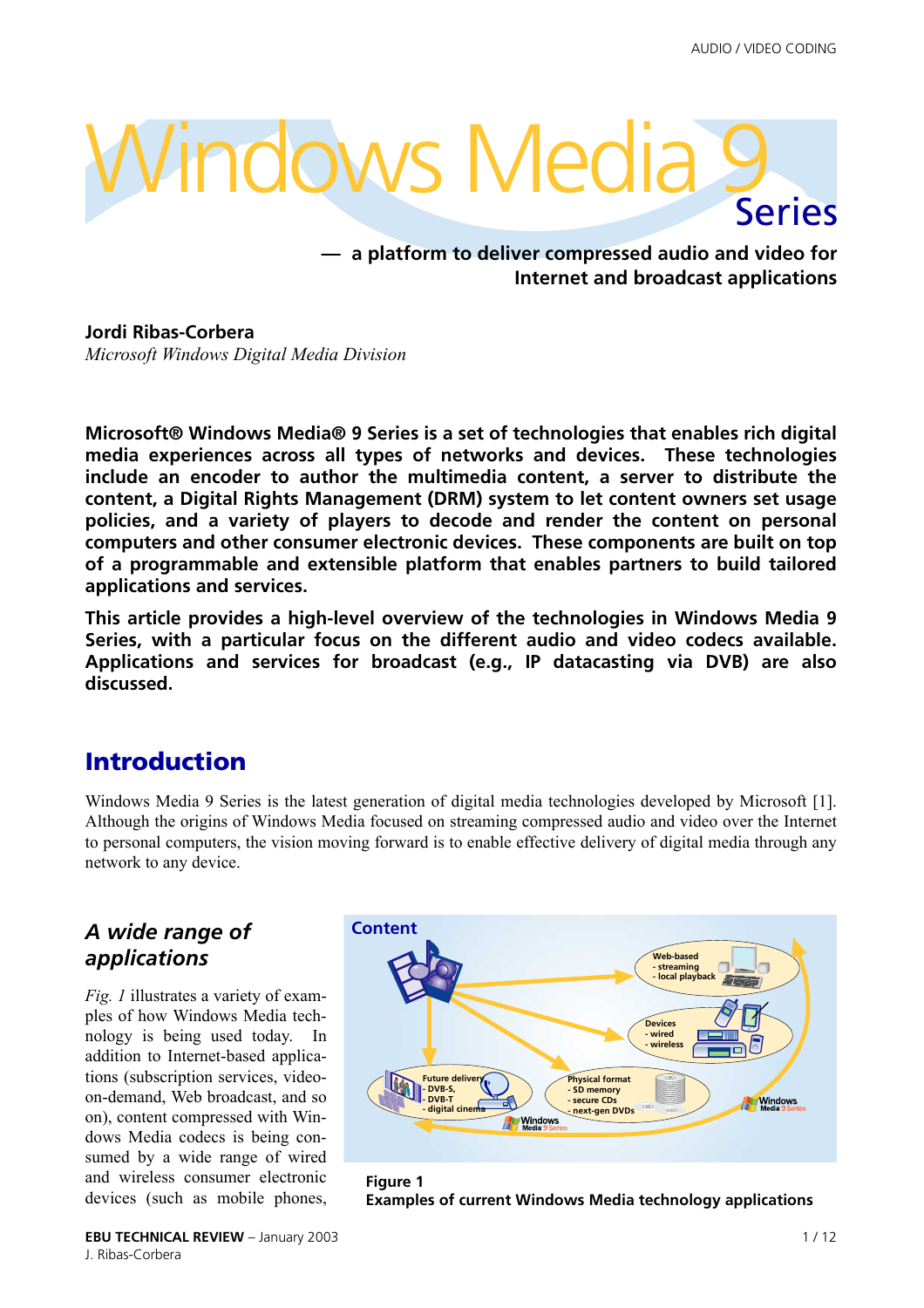DVD players, portable music players, and car stereos) [\[2\]](#page-10-1). Windows Media content can also be delivered to consumers in physical formats—for instance, using the Secure Digital (SD) memory card [\[3\]](#page-10-2), or on CD or DVD using the emerging HighMAT $TM$  format [\[4\].](#page-10-3)

In the terrestrial and satellite broadcast space, a recent project at the International Broadcasting Convention (IBC) demonstrated how to deliver Windows Media 9 Series content via DBV-T and DVB-S [\[5\].](#page-10-4) As another example, Windows Media technology is also used to compress movies in high definition and multi-channel audio, and these films are being projected in public digital theatres in the USA.

## *End-to-end delivery*

All of the applications mentioned so far require a set of building blocks or components that permit the deployment of complete end-to-end solutions. The fundamental components of Windows Media 9 Series are illustrated in *Fig. 2* and can be classified in three steps: authoring, distribution and playback.

#### Authoring

Authoring is the process of creating and encoding digital media. The basic encoding software provided by Microsoft is called Windows Media Encoder 9 Series. It is a flexible encoder that can compress audio and video sources for live or on-demand streaming by using the Windows Media codecs.

At the same time, there are alternative encoding solutions provided by third parties that are built on top of the Windows Media porting kits (e.g., hardware encoders from companies such as Optibase, Tandberg Television, Texas Instruments) or the Windows Media software development kits (SDKs) (e.g., software encoders from companies like Accom, Adobe, Avid, Discreet and Sonic Foundry).

#### **Distribution**

The distribution over the Internet of content, compressed with Windows Media codecs, is generally done by a Windows Media Services server. Windows Media Services version 4.1 is an optional component in Windows 2000 Server, and Windows Media Services 9 Series is expected to be an optional component in Windows Server 2003.



#### **Figure 2**

**End-to-end delivery of Windows Media content: authoring, distribution and playback. The DRM system protects content, based on policies set by the owner.**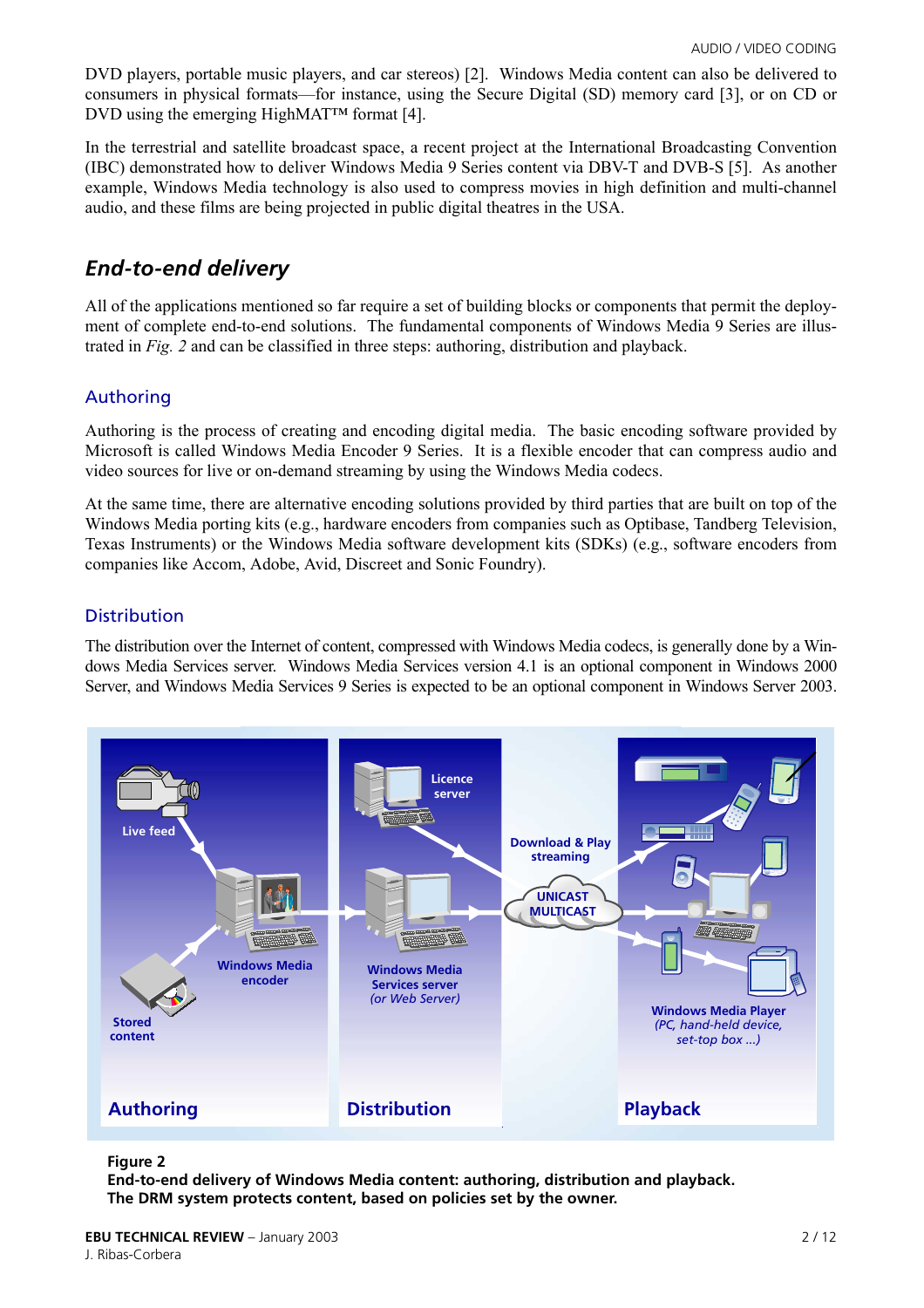The new server supports more features for advertising and corporate scenarios and is twice as scalable  $-$  it doubles the number of customers that can receive a media clip at the same time.

A server can either stream the clip (transmit it with as little delay as possible) or download it (transmit and store it) into a user's playback device. The transmission of the clip can be performed live (for news, sports, concerts or similar events) or on demand (for music videos, movies-on-demand and so on). When streaming a media clip, the server adapts its throughput and re-transmits lost packets intelligently, using feedback from the network quality metrics. For on-demand streaming, the latest server takes advantage of the additional bandwidth available (above the average bit-rate of the clip) to reduce the start-up delay. In addition, such a server reduces the likelihood of losing the connection (which manifests as playback "glitches" and re-buffering to the viewer) by sending more data to the playback device, so that when there is network congestion the device can continue playing.

A robust and scalable server is essential for Internet delivery, but obviously having a solid network connection is also critical. The latter is addressed by content delivery networks (CDNs) such as Akamai, Digital Fountain and SMC. The combination of robust servers and networks result in TV-like experiences that are remarkably superior to those of Internet streaming in the recent past.

As mentioned earlier, one can also deliver Windows Media content via physical formats such as CD or DVD, or through other networks such as DVB. We will discuss transmission of Windows Media over DVB in more detail later in this article.

#### Playback

The final step of the end-to-end delivery process is playback, which consists of decoding and rendering the compressed data in the user's device. On a personal computer, Windows Media Player and a variety of other players built by third parties (such as MusicMatch Jukebox or RealOne Player) can decode and play Windows Media streams and files. As illustrated in *Fig. 2*, a wide variety of consumer electronic devices can also play Windows Media content [\[2\].](#page-10-1) Like in the encoder case, third parties can build such hardware playback devices on any platform by using Windows Media porting kits.

#### Digital Rights Management

A critical component of the end-to-end delivery is Digital Rights Management (DRM), which we represent by the licence server in *Fig. 2*. DRM works across the three steps of the media delivery system, so we will discuss it separately in this subsection.

The DRM technology used by Windows Media lets owners encrypt their media products and services and specify the usage rules and policies. For example, the owner may decide that the user can play the digital media until a certain date, or can play it a given number of times. Or the owner can let the user copy the digital media to a certain number (and type) of devices.

In the typical Internet scenario, the content owner encrypts the (compressed) digital media stream using DRM. When a viewer selects the stream, the playback device connects to the licence server, which offers a licence for the content. The viewer then decides whether to accept the terms and price of the licence and, if so, the licence is downloaded into the viewer's device. Then the viewer is able to decrypt and play the content according to the terms of the licence.

Designing a complete DRM service is a challenging project. The system needs to be secure (with the capability of upgrading quickly), flexible (it must accommodate the desires of the content owner and device manufacturers), and user-friendly. Windows Media DRM fulfils the requirements of many scenarios and is one of the leading solutions in the market.

## *Platform Components*

Windows Media provides a development platform in addition to a set of components for authoring, distributing and playing digital media. Windows Media Encoder, Windows Media Services and Windows Media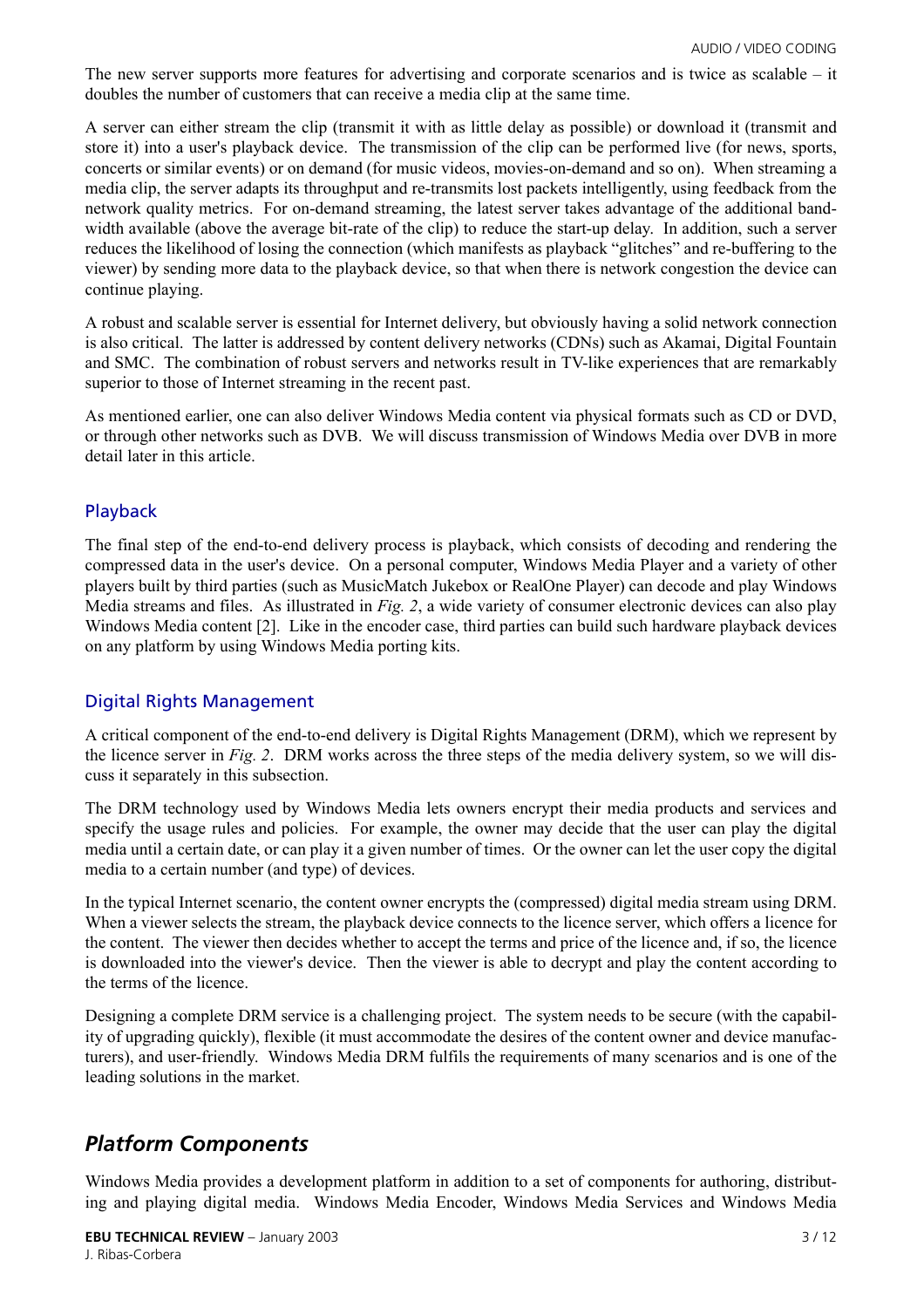Player meet the requirements of a fair number of applications, but they are essentially examples that showcase the capabilities of the platform.

These components are built on top of SDKs that can also be used by third parties to develop their own encoders, servers and players, tailored to specific applications. By providing a platform with state-ofthe-art compression and delivery technology, Windows Media enables third parties to create their own leading-edge customized solutions [\[6\].](#page-10-5)

*Fig. 3* shows the Windows Media 9 Series SDKs. Software such as Windows Media Player and the



**Figure 3 The Windows Media 9 Series SDKs**

MusicMatch Jukebox are built using the Windows Media Player SDK. A large number of companies have downloaded and licensed one or more of these SDKs to build their own digital media systems.

In addition, companies can build Windows Media-based software and hardware solutions by using the porting kits described later in this article.

# **Audio and video codecs**

Windows Media audio and video codecs are key components for the authoring and playback of digital media. The table below lists the audio and video codecs that ship in Windows Media 9 Series. Each codec uses different technology and bit-stream syntax and, consequently, is not compatible with the others; e.g., the bit-streams of Windows Media Audio 9 Professional cannot be decoded by a Windows Media Audio 9 decoder, and viceversa. Older codecs (such as Windows Media Video 8, ISO MPEG-4 Video and others) are also supported for backward compatibility, but they are not listed here as the focus of this article is on the new 9 Series codecs.

| <b>Windows Media Audio 9 Codecs</b>                                                                                          | <b>Windows Media Video 9 Codecs</b>                                                  |
|------------------------------------------------------------------------------------------------------------------------------|--------------------------------------------------------------------------------------|
| Windows Media Audio 9<br>Windows Media Audio 9 Professional<br>Windows Media Audio 9 Lossless<br>Windows Media Audio 9 Voice | Windows Media Video 9<br>Windows Media Video 9 Screen<br>Windows Media Video 9 Image |

## *Windows Media Audio (WMA) 9*

The Windows Media Audio 9 codec is the most popular audio codec in Windows Media and is commonly known as WMA. The decoder (or bitstream syntax) was frozen more than four years ago, and only the encoder has been improved since then. WMA 9 is the third iteration of backward-compatible improvements. Maintaining backward compatibility has been critical to support the consumer electronics manufacturers who choose to build devices that play WMA.

The new WMA encoder enhances the one-pass constant-bit-rate (CBR) encoding mode (the only mode supported by WMA in previous versions), using improved rate control and masking algorithms. It adds new twopass and variable-bit-rate (VBR) modes that further enhance quality over the one-pass mode.

For any of the codecs, one-pass CBR encoding is required for live encoding and transmission, while two-pass CBR is appropriate when encoding off-line for on-demand streaming. VBR modes are recommended when the compressed clips will be downloaded into the user's device (for download-and-play applications). Even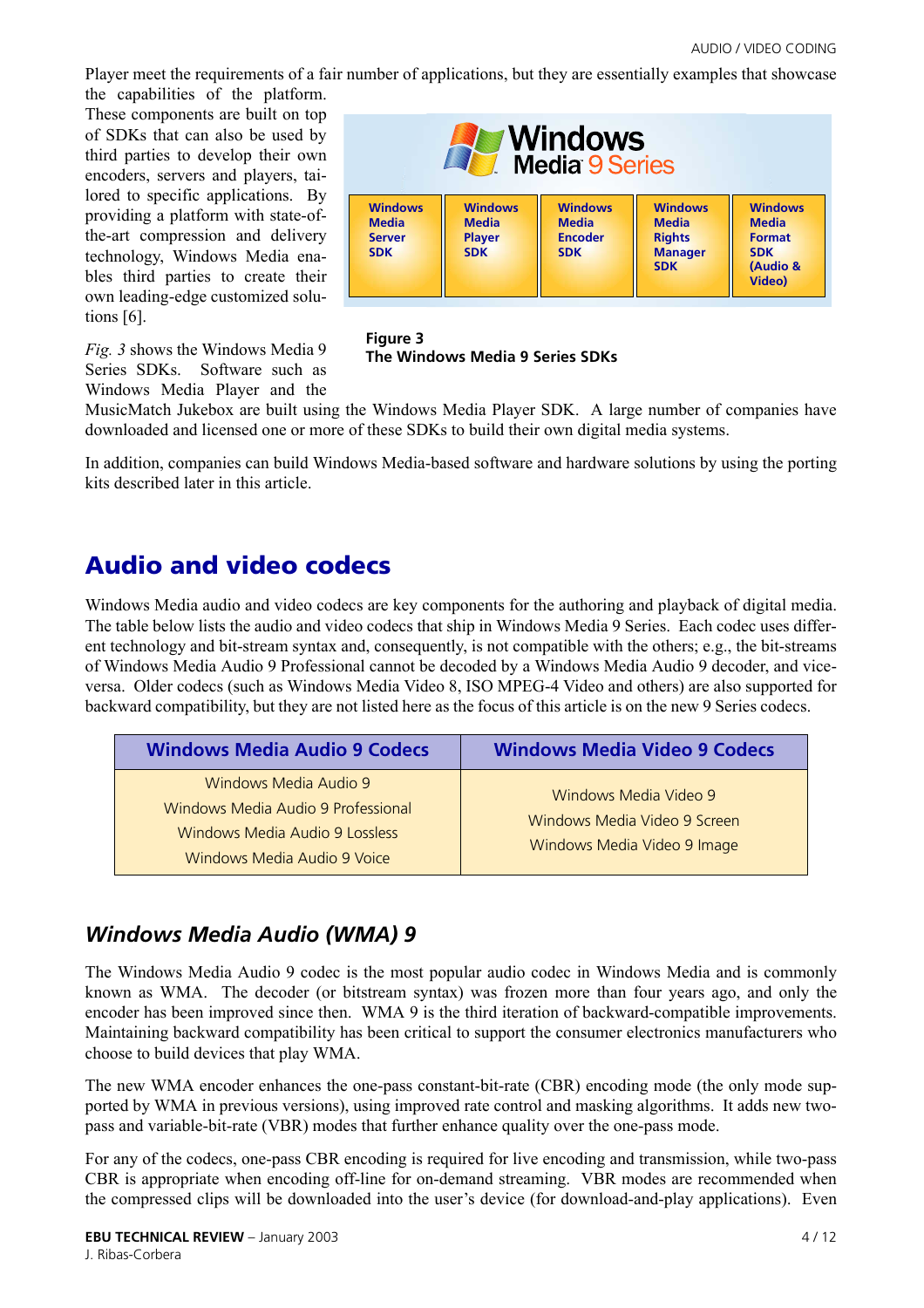though VBR-encoded clips can also be streamed (with the new server), the bit-rate fluctuations within the clips are usually high and their transmission requires long buffering delays. There is also a peak-constrained VBR encoding mode to create bitstreams meant to play back on devices with a constrained reading speed. The WMA 9 codec supports all of these encoding modes.

WMA 9 also supports a large list of encoding settings for mono and stereo audio, with bit-rates ranging from 5 kbit/s to 320 kbit/s and sampling rates ranging from 8 kHz to 48 kHz. At the typical CD sampling rate (44.1 kHz), we found that most users select rates between 48 kbit/s to 128 kbit/s to achieve CD-like quality, depending on their sensitivity to compression artefacts and bandwidth availability. A small percentage of critical listeners may require higher quality to be satisfied, which is why higher encoding rates are also provided.

There has been a lot of discussion about which audio codec technology produces the best quality. There are quite a few good audio codecs available, and many opinions. We find that experts still differ on what is the best compressed sound. Some prefer codecs that preserve more bandwidth, and hence produce a richer sound, while tolerating some distortion at high frequency. Others prefer codecs that generate a more muffled sound with minimum high-frequency distortion.

The audio quality of the latest WMA 9 has not been evaluated by independent studies yet. Prior versions have been extensively evaluated and have been ranked at the top of some studies. For example, WMA 8 was recently chosen over MP3 and RealAudio 8 in a study by the "golden ears" of *Sound & Vision* [\[7\]](#page-10-6). Other studies have reached different conclusions for a variety of reasons 1, including differences in content and testing conditions, or sometimes simply because the listeners had other subjective preferences. As a result, audio experts in organizations usually base their decisions on their own subjective tests.

A new objective for Windows Media 9 Series has been to develop compression technology that goes beyond CD quality. The first major step in that direction is the introduction of the Windows Media Audio 9 Professional codec.

## *Windows Media Audio (WMA) 9 Professional*

The WMA 9 Professional codec is the first Windows Media codec for audio that supports high-resolution (up to 24 bits per audio sample, and sampling rates of up to 96 kHz), and multiple channels (up to eight discrete channels) for typical 5.1 or 7.1 speaker configurations in high-end home systems or commercial digital theatres.

An important application for this codec is the encoding of multi-channel music and movie sound tracks at Internet broadband rates, where there is currently no suitable, widely deployed codec in the industry. For example, the minimum bit-rate of Dolby's AC-3 codec is 384 kbit/s (for 5.1 channels), which provides very little bit-rate for video on DSL/cable connections. WMA 9 Professional can encode 5.1 channels at as low as 128 kbit/s, and 192 kbit/s appears to be the "sweet spot" for the technology. As a result, there is enough bandwidth left for encoding video for broadband delivery.

As with the WMA 9 codec, there are also five encoding modes for WMA 9 Professional: one-pass CBR, twopass CBR, one-pass VBR, two-pass VBR, and peak-constrained VBR. In addition, WMA Professional 9 allows near-lossless compression at its highest-quality VBR setting.

# *Windows Media Audio (WMA) 9 Voice*

Another new codec in Windows Media 9 Series is WMA 9 Voice. This codec compresses mono-only audio at very low bit-rates, which is useful for transmitting digital media through low-rate modem or ISDN connections. The supported bit-rates range from 4 to 20 kbit/s and the sampling rates range from 8 to 22 kHz. At this point in time, WMA 9 Voice only supports one-pass CBR encoding.

<sup>1.</sup> One of the most comprehensive audio codec studies (which included WMA 8) was recently performed by several members of the EBU [\[8\]](#page-10-7). Unfortunately, WMA 8 was compared to other codecs at different settings – in some cases the bandwidth or sampling rate (in Hz) for WMA 8 was set to more than twice that of others. We hope to work more closely with these EBU members in the future to avoid these drawbacks. We believe that future tests will likely include the latest WMA 9 codec.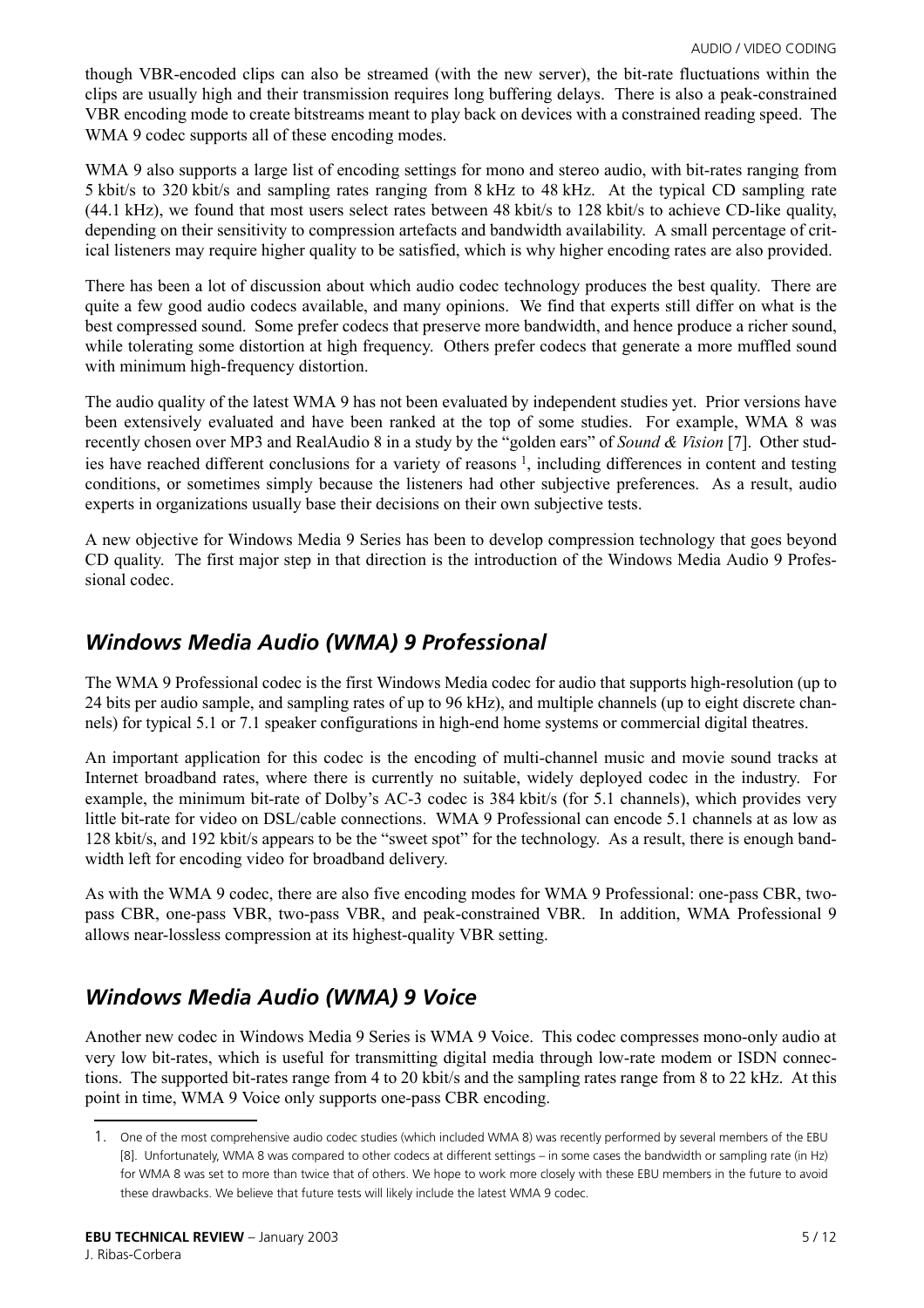When compressing audio at very low bit-rates, typical transform-based codecs will generally produce better quality on music, while CELP-based (or harmonic) codecs will produce better quality on speech. WMA 9 Voice is a unique hybrid codec that uses an automatic classifier to detect voice and music, and applies the appropriate coding mode for each segment. When the content contains voice and music, the mode selected depends on the type of audio that dominates. The encoder also provides a manual mode so that the user can select the desired mode for any given segment.

The voice encoding mode is based on a new advanced algorithm. The music mode uses essentially WMA transform technology. Consequently, this codec will provide state-of-the-art quality for both types of audio content, while previous codecs will generally only do well with one type.

## *Windows Media Audio (WMA) 9 Lossless*

The final audio codec in Windows Media 9 Series is a mathematically lossless codec. This codec is competitive with other state-of-the-art lossless audio codecs such as Monkey Audio, and can compress a wide variety of audio sources, from CD resolution and sampling rates up to 24-bit, 96 kHz, 7.1 channel audio.

WMA 9 Lossless is integrated into Windows Media Player 9 Series (in the CD copy function) and can achieve compression ratios of about 2:1 for stereo content. Multi-channel, high-resolution audio clips can often be compressed losslessly with higher ratios.

#### Selecting appropriate audio codecs

For typical stereo broadcast and Internet broadband applications, the standard WMA 9 codec is recommended. If the audio or film contains a high-resolution or multi-channel track, then one should consider WMA 9 Professional.

The other audio codecs are useful for somewhat more limited scenarios. WMA 9 Voice targets very low rate audio applications (such as modem or ISDN delivery), and WMA 9 Lossless is useful for audio archival.

## *Windows Media Video (WMV) 9*

The WMV 9 codec is the most popular video codec in Windows Media 9 Series and is based on technology that can achieve state-of-the-art compressed video quality from very low bit-rates (such as 160x120 at 10 kbit/ s for modem applications) to very high bit-rates (1920x1080 at 6 to 20 Mbit/s for high-definition video). The codec supports all five CBR and VBR encoding modes.

WMV 9 achieves 15 to 50 percent compression improvements over version 8, and the improvements tend to be greater at higher bit-rates. For instance, *Fig. 4* shows a peak signal-to-noise ratio (PSNR) quality plot versus bit-rate for WMV 9, WMV 8 and Microsoft's ISO MPEG-4 video codec (simple profile). The source consisted of 13 typical MPEG clips (i.e., "Stefan", "Akiyo", "Coastguard", "News", "Mobile & Calendar", etc).

| <b>Abbreviations</b> |                                            |              |                                                       |  |
|----------------------|--------------------------------------------|--------------|-------------------------------------------------------|--|
| <b>ANSI</b>          | American National Standards Institute      | <b>ISMA</b>  | Internet Streaming Media Alliance                     |  |
| <b>ASF</b>           | (Microsoft) Advanced Streaming Format      | <b>ISO</b>   | International Organization for Standardization        |  |
| <b>CBR</b>           | <b>Constant Bit-Rate</b>                   | <b>ITU</b>   | International Telecommunication Union                 |  |
| <b>CDN</b>           | <b>Content Delivery Network</b>            | <b>ITU-T</b> | <b>ITU - Telecommunication Standardization Sector</b> |  |
| <b>CPU</b>           | <b>Central Processing Unit</b>             | <b>MMX</b>   | (Intel) Pentium-based chip technology                 |  |
| <b>DSL</b>           | Digital Subscriber Line                    | <b>PSNR</b>  | Peak Signal-to-Noise Ratio                            |  |
| <b>DRM</b>           | Digital Rights Management                  | <b>OCIF</b>  | Quarter Common Intermediate Format                    |  |
| <b>DVB</b>           | Digital Video Broadcasting                 | <b>SD</b>    | Secure Digital                                        |  |
| <b>DVB-S</b>         | DVB - Satellite                            | <b>SDK</b>   | Software Development Kit                              |  |
| <b>DVB-T</b>         | DVB - Terrestrial                          | <b>VBR</b>   | Variable Bit-Rate                                     |  |
| <b>IBC</b>           | International Broadcasting Convention      | <b>WMA</b>   | (Microsoft) Windows Media Audio                       |  |
| <b>ISDN</b>          | <b>Integrated Services Digital Network</b> | <b>WMV</b>   | (Microsoft) Windows Media Video                       |  |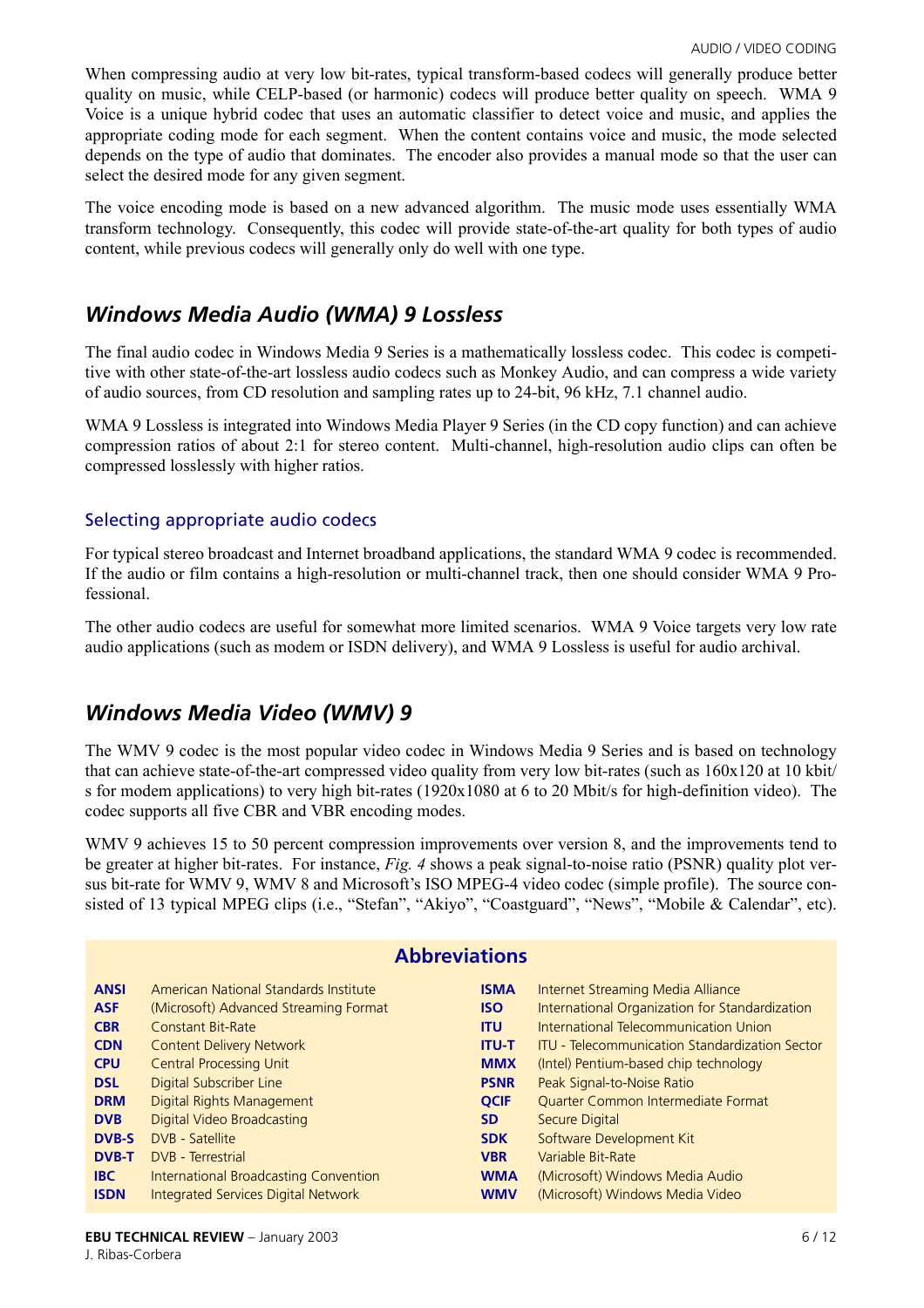We set a fixed quantization step size for all codecs and used the same mode selection strategy, as it is usually done in MPEG and ITU standard tests. Even though PSNR is by no means an exact measure of video quality, the plot conveys that the visual compression gains also translate to PSNR gains.

With the compression efficiency of WMV 9, one can achieve broadcast-quality BT.601 video at about 2 Mbit/s, and high-quality, highdefinition video (e.g., 720p) at high-end broadcast or DVD rates (e.g., 4 to 6 Mbit/s). All broadcast formats are supported, including the high-definition 720p and 1080i variants. The codec includes native interlace compression tools. In addition to 4:2:0, it also supports



**Figure 4 PSNR versus bit-rate for WMV 9, WMV 8 and Microsoft's ISO MPEG-4 video codec, on MPEG clips**

the 4:1:1 sampling structure to maintain the odd and even field chroma separately in interlaced video (4:2:0 mixes the chroma values between both fields).

Since there are different applications that require different levels of complexity for WMV, we have defined several profiles and levels for interoperability. For example, the "simple profile and low level" supports up to QCIF resolution, 96 kbit/s, and 15 frames/sec (fps), and targets low-end hand-set devices. The "main profile" and main level" targets the standard-definition broadcast scenario (the functional equivalent of MPEG-2's  $MP@ML$ ). The "main profile and high level" is appropriate for high-definition applications (equivalent to MPEG-2's MP@HL). WMV 9 bitstreams targeted to higher-end applications (e.g., standard-definition and high-definition broadcast) are referred to as WMV 9 Professional bitstreams.

The video quality of the latest WMV 9 codec has not yet been evaluated by independent studies. Nevertheless, prior versions of the codec have been shown to provide competitive compression efficiency by such studies. For example, WMV 8 was selected as the video codec that produced the best quality in the latest video codec review of *DV* magazine [\[9\]](#page-11-0). In addition, the preliminary conclusions of the recent EBU tests [\[10\]](#page-11-1) also gave an edge to WMV 8. Like in the audio case, there are plenty of opinions and studies on which codec produces the best video quality, so once again it is recommended that experts do their own tests and reach their own conclusions.

#### WMV 9 and video compression standards

A typical question that arises is whether the compression efficiency provided by WMV 9 is superior to that of prior standards like MPEG-2 and MPEG-4, or even of the emerging H.264. This question is difficult to answer because standards only define the bitstream syntax and decoder semantics. Therefore, different implementations can produce different quality results. The same could be said about WMV 9, since we anticipate that future (backward-compatible) versions of the encoder built by hardware vendors will likely enhance the compression efficiency over our current version.

Nevertheless, in order to provide some indication of quality comparisons, we conducted internal tests using the well-known Minerva C250 MPEG-2 hardware video codec and the recently-released QuickTime 6 MPEG-4 codec (with the more advanced ISMA profile 1 compatibility level). In those tests, using the same encoding settings, WMV 9 achieved similar quality to MPEG-2 and MPEG-4 with only 1/3 and 1/2 of the bit-rate, respectively 2. Although there may be better implementations of MPEG-2 and MPEG-4, these large compres-

<sup>2.</sup> To obtain a DVD data disk with the uncompressed source, the bitstream results, and instructions for duplicating these tests independently, please send an e-mail to **[stevsk@microsoft.com.](mailto:stevsk@microsoft.com)**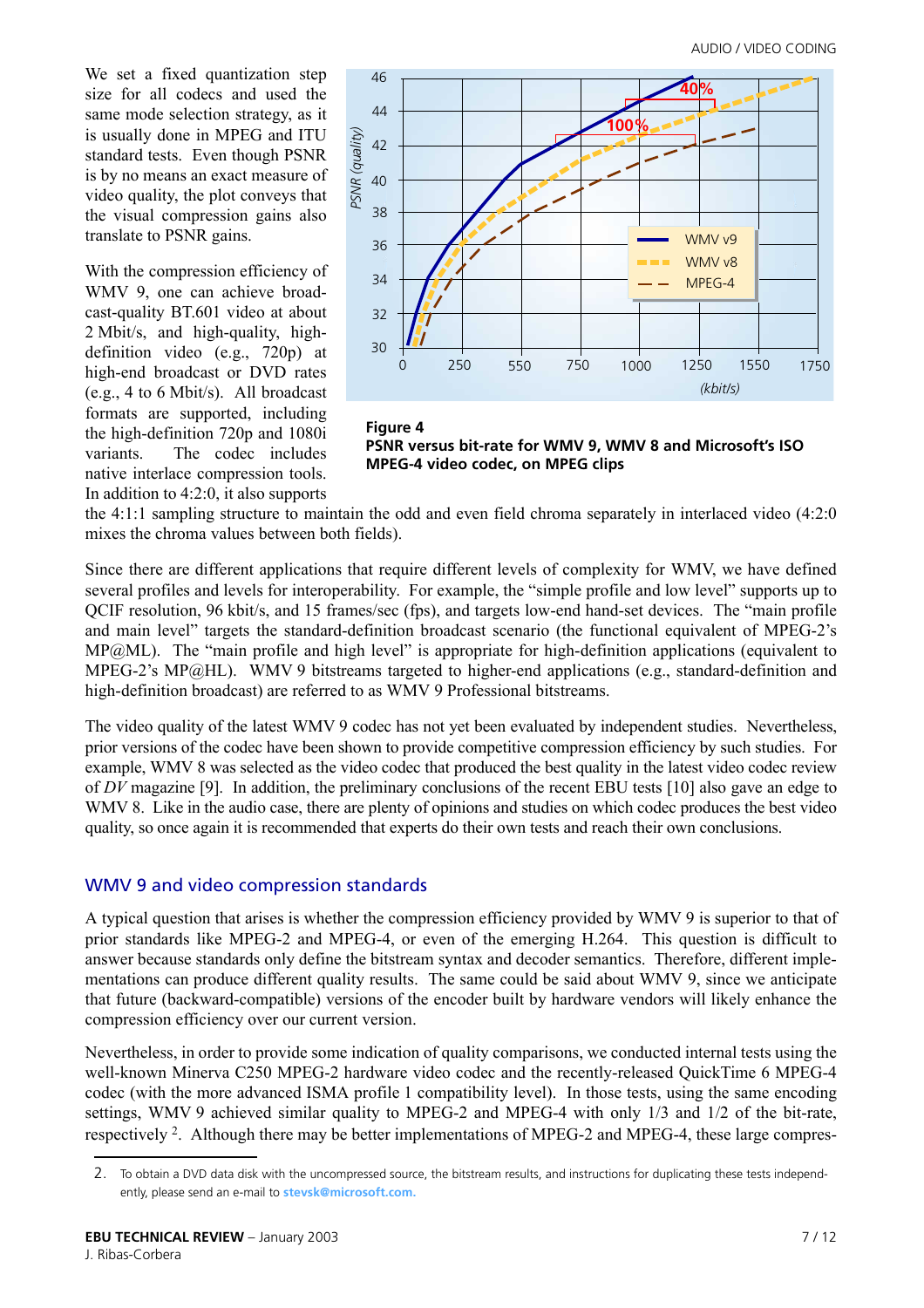sion gains suggest that WMV 9 provides a significant quality advantage (or bandwidth savings) over codecs that are compliant with these standards. Indeed, recent independent studies have also concluded that the compression efficiency of an early (pre-beta) version of WMV 9 [11] and even of WMV 8 [\[10\]](#page-11-1) is superior to that obtained by solutions based on MPEG-2 or MPEG-4.

H.264 [12] is a joint ITU-ISO video compression standard that is expected to be completed by May 2003. Since the interoperability process usually continues for months after the standard is completed, it will take some time before competitive standard-compliant products appear on the market. Therefore, it is still too early to reach any solid conclusions on the quality differences between H.264 and WMV 9. Nevertheless, since the rate-distortion-optimized reference codec  $-$  developed by the Joint Video Team of ITU-ISO  $[13]$  – is believed to provide very high quality, some companies have already made their own initial tests. For example, a fairly comprehensive study, performed several months ago, concluded that the video quality achieved by H.264 and WMV 9 is similar [11], although both codecs have been undergoing enhancements since then.

A concern with H.264 is the high computational complexity required for encoding and decoding. For example, some initial studies show that in order to achieve the compression benefits, the encoding computational complexity needs to increase by an order of magnitude over MPEG-4 simple profile [\[14\]](#page-11-4). In addition, they suggest that the decoder complexity of H.264 (main profile) will be about three times higher than MPEG-4 (simple profile) [\[14\].](#page-11-4)

On the other hand, the decoding complexity of the main profile of WMV 9 is relatively close to that of our (MMX-optimized) MPEG-4 simple profile codec. To be more concrete, decoding with WMV 9 is only about 1.4 times slower, which can be verified easily by using both codecs in the Windows Media Player (or using other MPEG-4 simple profile decoders). Even though one should not draw parallels on such complexity analyses, this information suggests that H.264 decoding complexity could be twice that of the WMV 9 codec, or at least that there is a significant decoding computational benefit of WMV 9 over H.264.

#### Video smoothing



**Video smoothing interpolates missing frames at the decoder side using** 

A new feature of WMV is the ability to interpolate missing frames after decoding. This feature is called "video smoothing" in Windows Media 9 Series, and it is commonly referred to as *frame interpolation* in the literature [\[15\].](#page-11-2) The video smoothing algorithm uses an advanced optical flow estimation technique (on a per-pixel basis), along with warping, to synthesize new frames. *Fig. 5* provides an illustration of the

process. The feature is CPU-intensive and is only triggered when there are enough CPU cycles available. For example, end users typically need a CPU operating at 733 MHz or higher to interpolate a video clip at 320x240 pixels resolution from 10 to 30 fps.

This feature is particularly useful at very low bit-rates, where the full-frame rate is difficult to achieve during encoding, and where the low-rate compression artefacts will mask occasional interpolation errors. Video smoothing will remove the jerkiness associated with such low-rate video, and hence it will improve the video quality. Alternatively, a content provider can encode a video clip at a lower frame rate (e.g., 12.5 fps) and a lower bit-rate on purpose, and then let video smoothing up-sample at the decoder side (e.g., up to 25 fps).

**optical flow and warping techniques**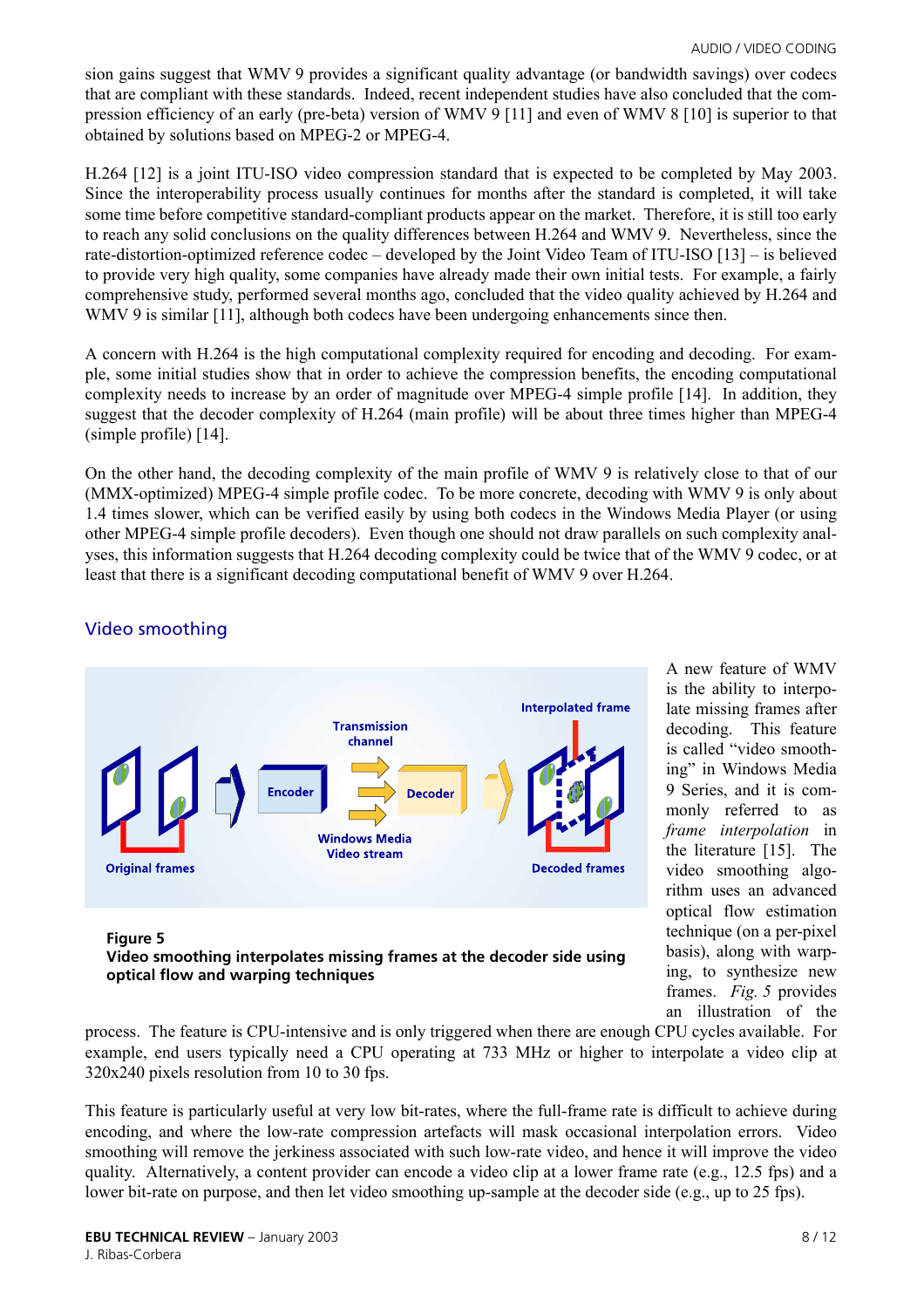## *Windows Media Video (WMV) 9 Screen*

The WMV 9 Screen codec is the next version of a highly efficient engine for palletized computer-screen video compression. This codec is used for capturing applications from a computer desktop for the purposes of creating a demonstration. The entire desktop can be coded and transmitted at rates as low as 28 kbit/s, although when there are natural images embedded in the desktop application, the required bit-rate is usually around 100 kbit/s.

This new version of the codec improves both picture quality and CPU usage when there is motion and natural images, with respect to the earlier version. It supports one-pass VBR and one-pass CBR encoding. A future version will incorporate motion compensation to handle embedded videos on the desktop.

## *Windows Media Video (WMV) 9 Image*

The last new codec in Windows Media 9 Series is WMV 9 Image. This codec enables a user to combine a set of still images to create a video clip using fading, panning, zooming and other effects. One can understand this compression technique as a video codec where the I-frames in the bit stream are followed by a set of motion and transition instructions for each frame (rather than P-frame data).

#### Selecting appropriate video codecs

In the vast majority of cases, including broadcast applications, the WMV 9 codec is the correct choice.

The WMV 9 Screen and WMV 9 Image codecs are used in more limited (albeit interesting) scenarios, such as when the user wants to compress the video of the computer screen or create a video out of a set of still images.

# **Windows Media and consumer-electronic devices**

Windows Media made inroads in the consumer electronic space when the syntax for WMA was frozen more than four years ago. With a fixed bit stream, a large number of companies started implementing WMA in their products. There are currently more than 170 types of devices (DVD players, CD players, personal digital assistants such as PocketPC, portable music players, car stereos, and so on) that support WMA [\[2\].](#page-10-1)

Video codec technology has improved significantly during the last few years. Even though we envision new algorithms that can provide incremental benefits, their computational cost appears to be very high. Therefore, we believe that these advances will not be commercially viable for quite some time, perhaps five years or longer. Consequently, the WMV bit stream syntax will be frozen for the first time in version 9, and future versions of WMV (e.g., versions 10, 11, etc.) will be backward compatible.

The process for freezing the WMV 9 bit stream was done carefully with much feedback from chip manufacturers. The objective was to achieve the highest quality with the minimum computation requirement. Algorithms that provided a very minor quality improvement, but required much computation, were either re-designed or occasionally eliminated. As a result, the quality-to-computation balance of WMV 9 is quite compelling. Even in software, one can decode and render some 1080p content in real-time using WMV 9 on a high-end computer (e.g., 2.8 GHz processor) without any hardware acceleration. Nevertheless, we are actively working with ATI and NVIDIA to incorporate WMV decoding in their graphic cards through Microsoft DirectX® Video Acceleration, which should guarantee robust playback for all content at all bit-rates in even lower-end machines.

A common misconception for customers not familiar with Windows Media-based devices is that Windows Media technologies can only be implemented on computers running Microsoft Windows® operating systems. In reality, Windows Media is a generic digital media format that is operating system (OS) and platform independent. The different Windows Media components are broadly licensed and can be ported using Windows Media Porting Kits (which provide specifications and ANSI C source code) to non-OS hardware devices, graphic cards, Linux, Mac, etc. Further, the specification and licence for the Windows Media file container, called Advanced System Format (ASF), is open and publicly available [\[16\],](#page-11-5) and organizations such as the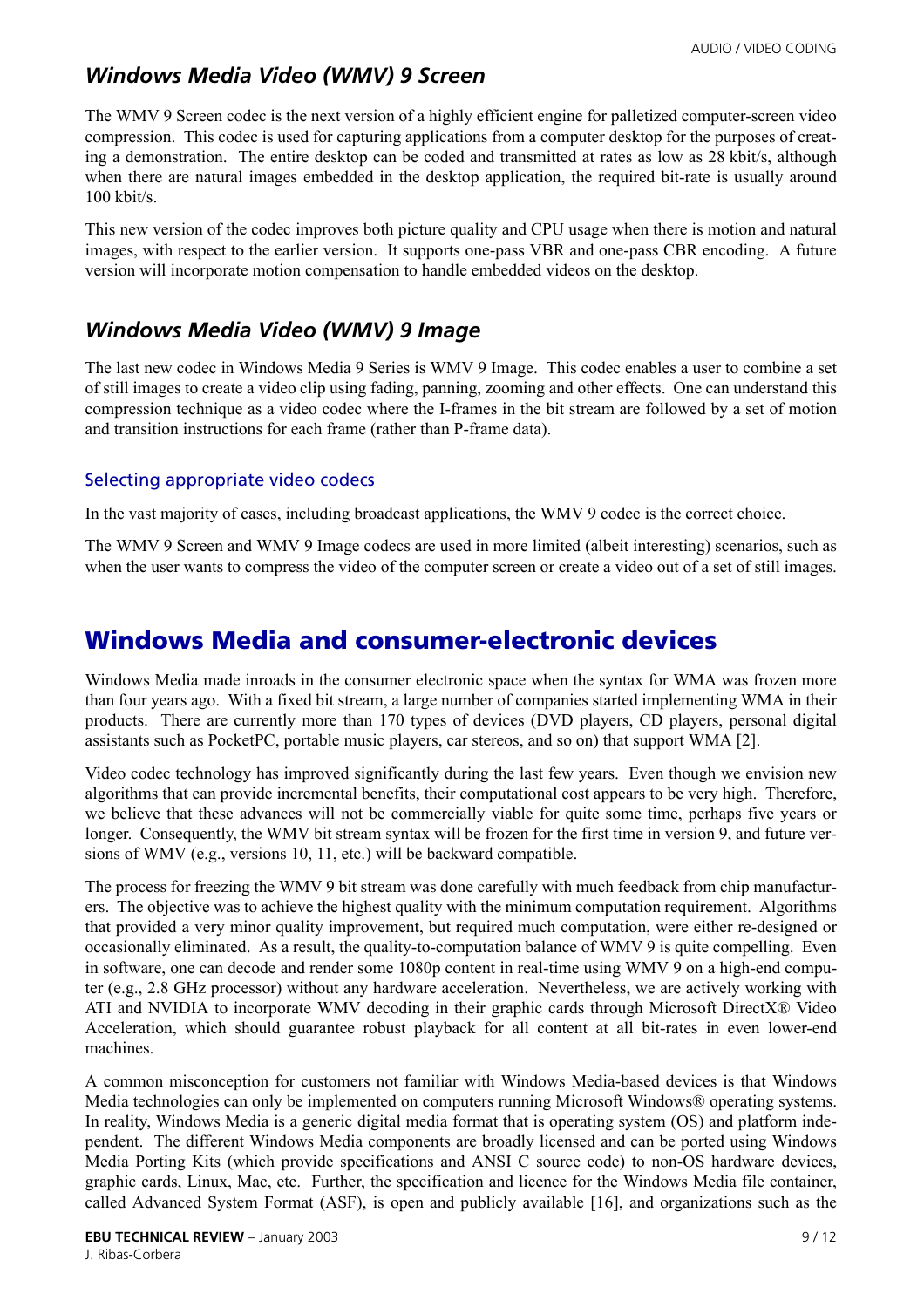Secure Digital (SD) consortium have adopted Windows Media components (in this case, ASF and WMA) in their specifications [\[3\].](#page-10-2)

Consequently, many partners and licensees compete among themselves to provide better and cheaper chips and OEM solutions that support Windows Media on a variety of platforms. For example, there have been more than 60 licensee companies that have ported WMA to a variety of chips and devices during the last few years. More recently, more than 40 companies have licensed WMV porting kits, and some prototype chips and set-top boxes utilizing the WMV 9 codec have already been demonstrated. Companies that have licensed both WMA and WMV, and have publicly announced it, include ARM, ATI, Cirrus Logic, Equator, ESS Technology, LSI Logic, MEI, Tandberg Television, Texas Instruments, ST Microelectronics and Zoran. Some of these solutions were showcased at the 2002 International Broadcasting Convention, including a chip from Equator playing high-definition 720p WMV. Equator's chip will be used in set-top boxes built by Pace Micro Technology and other manufacturers.

# **Broadcast applications**



Some standards, like DVB, provide for new technologies to be integrated and to create additional services and revenue. In the private data section of the MPEG-2 transport stream, one can easily encapsulate IP data (for example, audio and video compressed with Windows Media codecs), as shown in *Fig. 6*. This data can then be transmitted via DVB along with the standard DVB signal.

Windows Media is starting to be used for such broadcast-like applications over DVB. In this section we discuss a couple of examples of recent efforts.

*Fig. 7* illustrates the first example. NTL Broadcast and Tandberg Television developed a DVB-based system for broadcasting sports (Eurosport) and news (ITN) media, compressed with Windows Media 9 Series. This system was demonstrated live for several days at the 2002 International Broadcasting Convention (IBC) [\[5\].](#page-10-4)

The British Eurosport signals originated at NTL's Digital Media Centre near London, and the media was encoded live using a prototype Windows Media 9 Series encoder (which supports WMA 9 and WMV 9) built by Tandberg Television.

ITN news stories were fed via update-detection software from Gee Broadcast to a Tandberg Television Format transcoder that also compressed the clips into Windows Media. The encoded files were transmitted to the Crawley Court satellite teleport, south-west of London, into the NTL Broadcast's "store and forward" system.

Both types of Windows Media streams were IP-encapsulated by a source media router (SMR) from SkyStream and fed into a DVBstandard multiplexer. They were then transmitted via DVB satellite



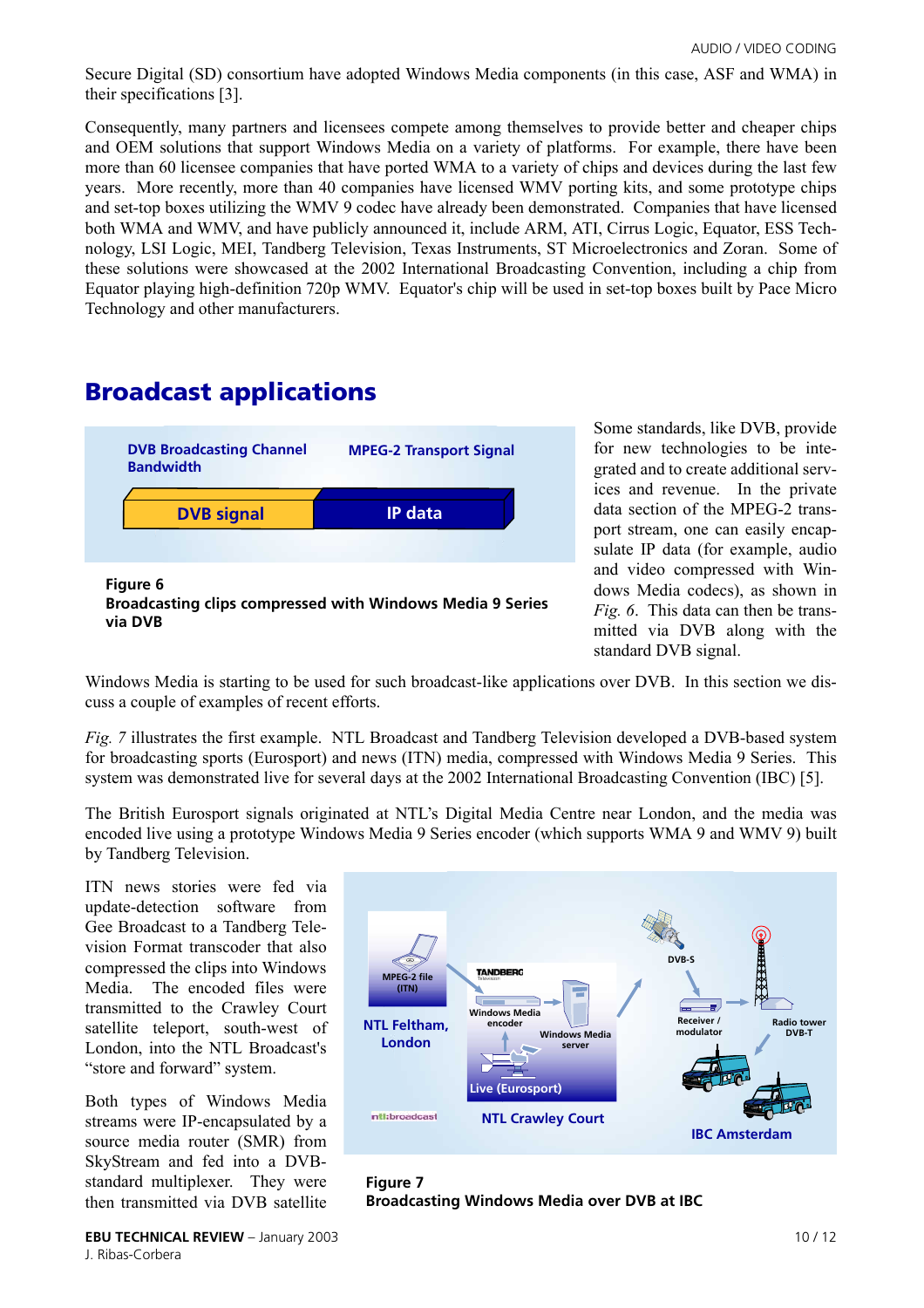(DVB-S) to Amsterdam and from there via DVB terrestrial (DVB-T) to be received in moving vehicles at IBC. The vehicles transported attendees from the convention site to the city, and were equipped with on-board computers using Windows Media decoders connected to a monitor. The end-to-end system was integrated by NTL Broadcast.

This project demonstrated the ability to use the standard DVB infrastructure for mobile television transmission using Windows Media 9 Series.

Another interesting example is the on-demand movie system being deployed by LuxSat International in several countries. Movies are encoded using Windows Media 9 Series and delivered through IP datacasting over DVB-S to a user's hard drive. The user will have as many as 100 movies to choose from, and the available movies will be refreshed daily using a FIFO approach.

# **Summary**

The vision of Windows Media 9 Series is to deliver compressed digital media content to any device over any network. Solutions and services are provided by ecosystems of partners that either use the basic components in Windows Media 9 Series (Windows Media Encoder for authoring, Windows Media Services for distribution, Windows Media DRM technology for usage rights assignment, and Windows Media Player for playback), or build their own components on top of the Windows Media hardware porting kits or software SDKs.

Windows Media 9 Series provides a variety of state-of-the-art audio and video codecs for different applications. The WMA 9 and WMV 9 codecs provide good quality for broadcast applications at relatively low bandwidth. For instance, one can achieve standard-definition broadcast quality at about 2 Mbit/s, and highdefinition broadcast quality at typical DVD or high-end broadcast rates. The new WMA 9 Professional codec can encode multichannel or high-resolution audio tracks with bit-rates as low as 128 kbit/s.

Windows Media 9 Series is being adopted by consumer electronics manufacturers, where open and broad licensing programs have resulted in a large number of partners that have ported Windows Media technology to many devices on multiple platforms.

Finally, business opportunities are also emerging in the broadcast industry, based on new services that can be provided using Windows Media 9 Series in conjunction with DVB standards.

# **Bibliography**

- <span id="page-10-0"></span>[1] Official Windows Media website: **<http://www.microsoft.com/windows/windowsmedia/default.asp>**
- <span id="page-10-1"></span>[2] Windows Media website for Consumer Electronics: **<http://www.microsoft.com/windows/windowsmedia/conselec.asp>**
- <span id="page-10-2"></span>[3] Official website of the SD association: **<http://www.sdcard.org/>**
- <span id="page-10-3"></span>[4] Website for HighMAT CD and DVD format: **<http://www.microsoft.com/windows/windowsmedia/Consumelectronics/highmat.asp>**
- <span id="page-10-4"></span>[5] "Video on the move", the IBC Daily, Saturday 14 Sept 2002, page 1 (electronic version under IBC Daily News at **<http://www.ibc.org>**).
- <span id="page-10-5"></span>[6] Windows Media partners website: **<http://www.microsoft.com/windows/windowsmedia/partner.asp>**
- <span id="page-10-6"></span>[7] David Ranada: **Facing the codec challenge** Sound & Vision, pp. 98-100, July 2002.
- <span id="page-10-7"></span>[8] BPN 049: **The EBU Subjective Listening Tests on Low Bit-rate Audio Codecs** EBU, Sept. 2002.